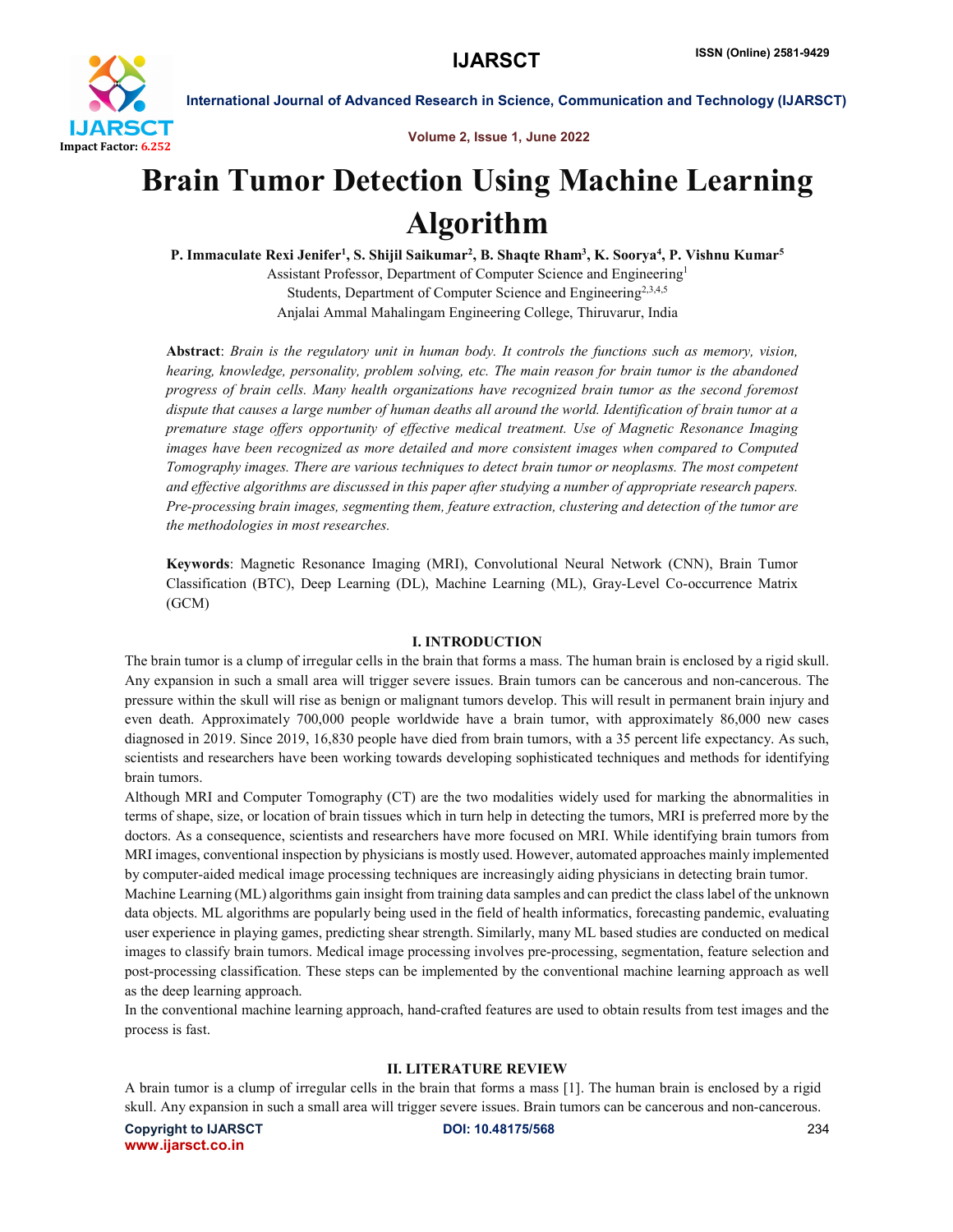

#### Volume 2, Issue 1, June 2022

The pressure within the skull will rise as benign or malignant tumors develop. This will result in permanent brain injury and even death. The Magnetic Resonance Imaging (MRI) picture of a healthy brain is shown in Figure 1 (A), while the picture of a brain containing a tumor is shown in Figure 1 (B). Approximately 700,000 people worldwide have a brain tumor, with approximately 86,000 new cases diagnosed in 2019. Since 2019, 16,830 people have died from brain tumors, with a 35 percent life expectancy [2].

As such, scientists and researchers have been working towards developing sophisticated techniques and methods for identifying brain tumors. Although MRI and Computer Tomography (CT) are the two modalities widely used for marking the abnormalities in terms of shape, size, or location of brain tissues which in turn help in detecting the tumors, MRI is preferred more by the doctors. As a consequence, scientists and researchers have more focused on MRI. While identifying brain tumors from MRI images, conventional inspection by physicians is mostly used. However, automated approaches mainly implemented by computer-aided medical image processing techniques are increasingly aiding physicians in detecting brain tumors.

Machine Learning (ML) algorithms gain insight from training data samples and can predict the class label of the unknown data objects. ML algorithms are popularly being used in the field of health-informatics [3]-[5], forecasting pandemic [6], evaluating user experience in playing games [7], predicting shear strength [8]. Similarly, many ML based studies are conducted on medical images to classify brain tumors [9]-[11]. Medical image processing involves preprocessing, segmentation, feature selection and post-processing classification [12]. These steps can be implemented by the conventional machine learning approach as well as the deep learning approach. In the conventional machine learning approach, hand-crafted features are used to obtain results from test images and the process is fast.

#### III. METHODOLOGY

There are four methodologies Namely they are Preprocessing, Segmentation, Feature Extraction, Classification. Data Preprocessing

Pre-processing is required as it improvises the image data which enhances some of the image features that are important for the further processing. The RGB MRI image is converted to grey scale image and the median filter is applied to brain MR images for noise removal. The noise has to be removed for further processing as high accuracy is required. The edges are detected from filtered image using canny edge detection. The detected image of the edges is required for segmentation of the image.

#### Segmentation

Segmentation is the process of dividing an image into multiple segments. The aim of segmentation is to change the representation of an image into something which is easier to analyze. Segmentation is the process of separating the tumor from normal brain tissues. Watershed segmentation is performed for finding the location of the tumor in the MRI images. The result of watershed segmentation is label image. In label image, the different objects that are identified will have different pixel values When an input to an algorithm is very large and redundant to be processed, it is transformed into reduced representative set of features called feature vector. Transformation of this input data into a set of features is called feature extraction.

In this step, the important features required for image classification are extracted. The segmented brain MRI image is used and texture features are extracted from the segmented image which shows the texture property of the image. When a input to an algorithm is very large and redundant to be processed, it is transformed into reduced representative set of features called feature vector. Transformation of this input data into a set of features is called feature extraction.

In this step, the important features required for image classification are extracted. The segmented brain MRI image is used and texture features are extracted from the segmented image which shows the texture property of the image. These features are extracted using Grey Level Co-occurrence Matrix (GLCM) as it is robust method with high performance. This texture feature extraction method is very competitive as using smaller number of grey levels shrinks the size of GLCM which reduces the computational cost of the algorithm and also maintains the high classification rates. These features are used to differentiate between normal and abnormal brain.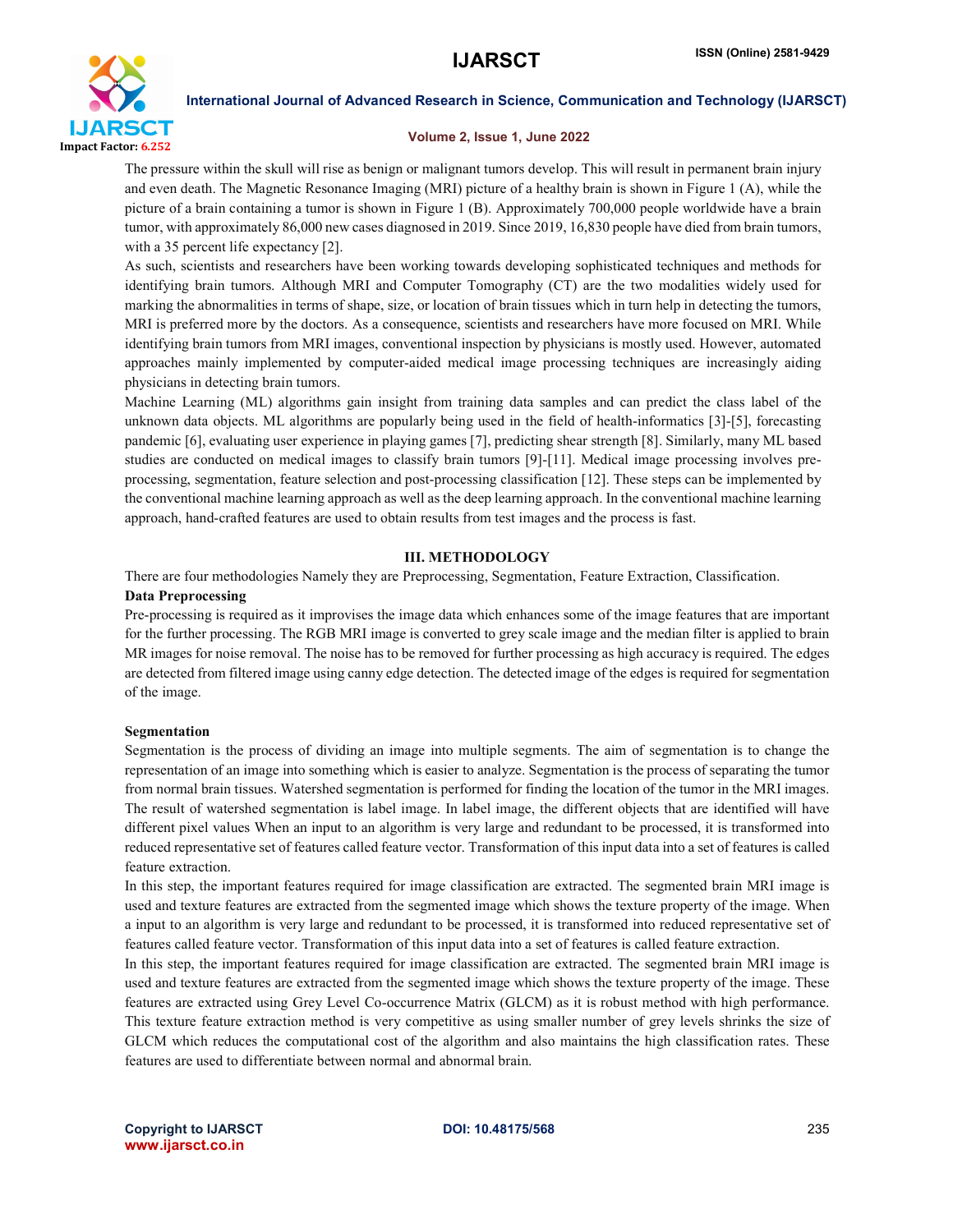

#### Volume 2, Issue 1, June 2022

#### Classification

Classification of MR brain image either as normal or abnormal. With the help of above modules, we can detect weather the Tumor is present or not.



GREY SCLAED IMAGE



(a) Original Image



(c) Edge detected image



(b) Filtered Image



(d) Segmented image

## IV. ALGORITHM

Logistic regression is one of the most popular Machine Learning algorithms, which comes under the Supervised Learning technique. It is used for predicting the categorical dependent variable using a given set of independent variables. Logistic regression predicts the output of a categorical dependent variable. Therefore, the outcome must be a categorical or discrete value. It can be either Yes or No, 0 or 1, true or False, etc. but instead of giving the exact value as 0 and 1, it gives the probabilistic values which lie between 0 and 1. Logistic Regression is much similar to the Linear Regression except that how they are used.

Linear Regression is used for solving Regression problems, whereas Logistic regression is used for solving the classification problems. Logistic Function (Sigmoid Function): The sigmoid function is a mathematical function used to map the predicted values to probabilities. It maps any real value into another value within a range of 0 and 1. The value of the logistic regression must be between 0 and 1, which cannot go beyond this limit, so it forms a curve like the "S" form.

The S-form curve is called the Sigmoid function or the logistic function. In logistic regression, we use the concept of the threshold value, which defines the probability of either 0 or 1. Such as values above the threshold value tends to 1, and a value below the threshold values tends to 0. By using this logistics regression algorithm that we classified or separate the MRI scan with positive and negative separately. Predicting the probability of the person having the brain tumor or not classified the MRI scan. Predicting the mortality in injured person. Predicting the probability of failure in the given process.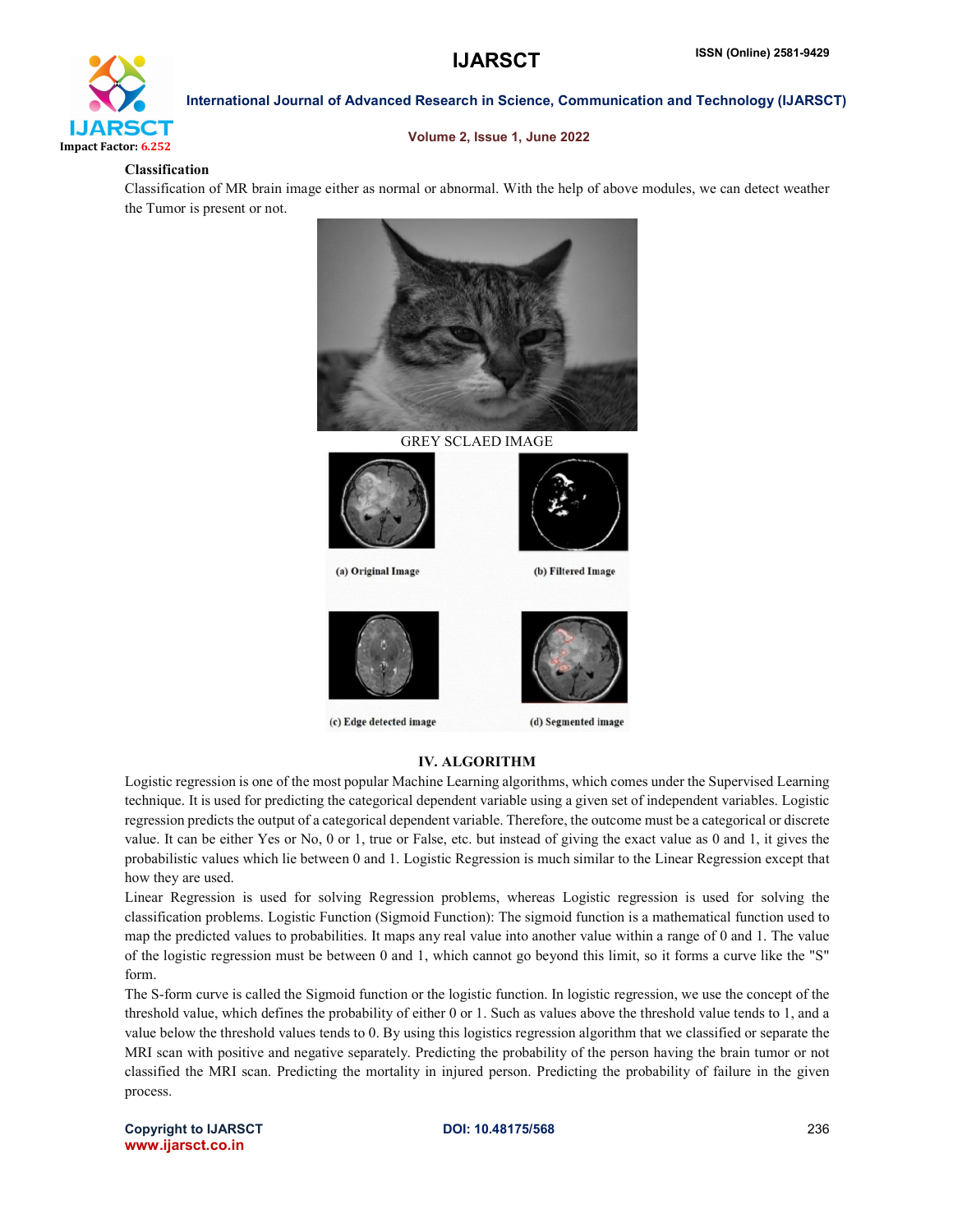

#### Volume 2, Issue 1, June 2022

#### V. SYSTEM ARCHIETECTURE



#### VI. DATAFLOW DIAGRAM



## VII. FLOWCHART $\overline{\text{MRI}}$ image Pre-processing Segmentation Feature extraction Trained<br>Data set Normal classifier Abnormal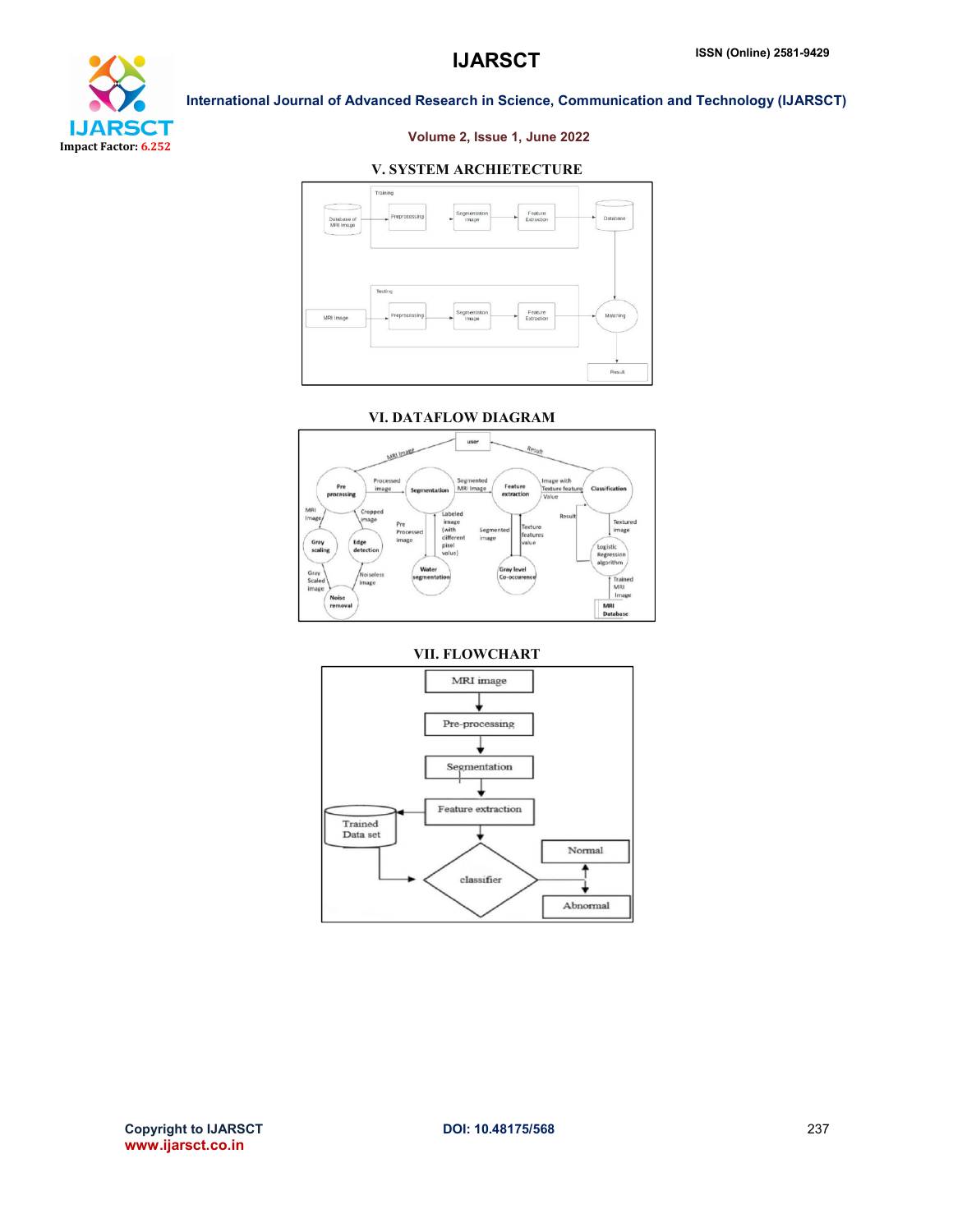



#### Volume 2, Issue 1, June 2022

#### VIII. FINAL PROTOTYPE



#### IX. RESULT

Our Dataset contains tumor and non-tumor MRI images and collected from different online resources. Kaggel contains real cases of patients, tumor images were obtained from Kaggel and Brain Tumor Image Segmentation. 22 In this work, efficient automatic brain tumor detection is performed by using convolution neural network. Simulation is performed by using python language. The accuracy is calculated and compared with the all-other state of arts methods. The training accuracy, validation accuracy and validation loss are calculated to find the efficiency of proposed brain tumor classification scheme. with some images.

| In $[28]$ :       | $SV = SVC()$<br>sv.fit(pca train, ytrain)                                                                                                |
|-------------------|------------------------------------------------------------------------------------------------------------------------------------------|
| $Out[28]:$ SVC()  |                                                                                                                                          |
|                   | In [29]: manns Evaluation<br>print("Training Score:", lg.score(pca_train, ytrain))<br>print("Testing Score:", lg.score(pca test, ytest)) |
|                   | Training Score: 1.0<br>Testing Score: 0.9591836734693877                                                                                 |
|                   | In [30]: print("Training Score:", sv.score(pca train, ytrain))<br>print("Testing Score:", sv.score(pca_test, ytest))                     |
|                   | Training Score: 0.9938587512794268<br>Testing Score: 0.963265306122449                                                                   |
|                   | In [31]: #### Prediction<br>$pred = sv.predict(pca test)$<br>np.where(ytest!=pred)                                                       |
|                   | Out[31]: (array([ 36, 51, 68, 120, 212, 214, 220, 227, 239], dtype=int64),)                                                              |
| In [32]: pred[36] |                                                                                                                                          |
| Out[32]: 0        |                                                                                                                                          |
| In $[33]$ :       | ytest[36]                                                                                                                                |
| Out[33]: 1        |                                                                                                                                          |

#### X. CONCLUSION

MRI-based medical image analysis for brain tumor studies has been gaining attention in recent times due to an increased need for efficient and objective evaluation of large amounts of medical data. Because of the high death rate linked with brain tumors, it is critical to diagnose them early to treat them and reduce mortality. Manual diagnosis of the brain and tumor tissues is time-consuming and operator-dependent due to the intricacy of brain tissue. Therefore, in this research, an effective transfer learning-based SC model, which was named VGG-SCNet, was proposed to classify brain tumors from MRI Images. The F1 score obtained by the proposed classifier shows the efficacy of the approach followed by this study.